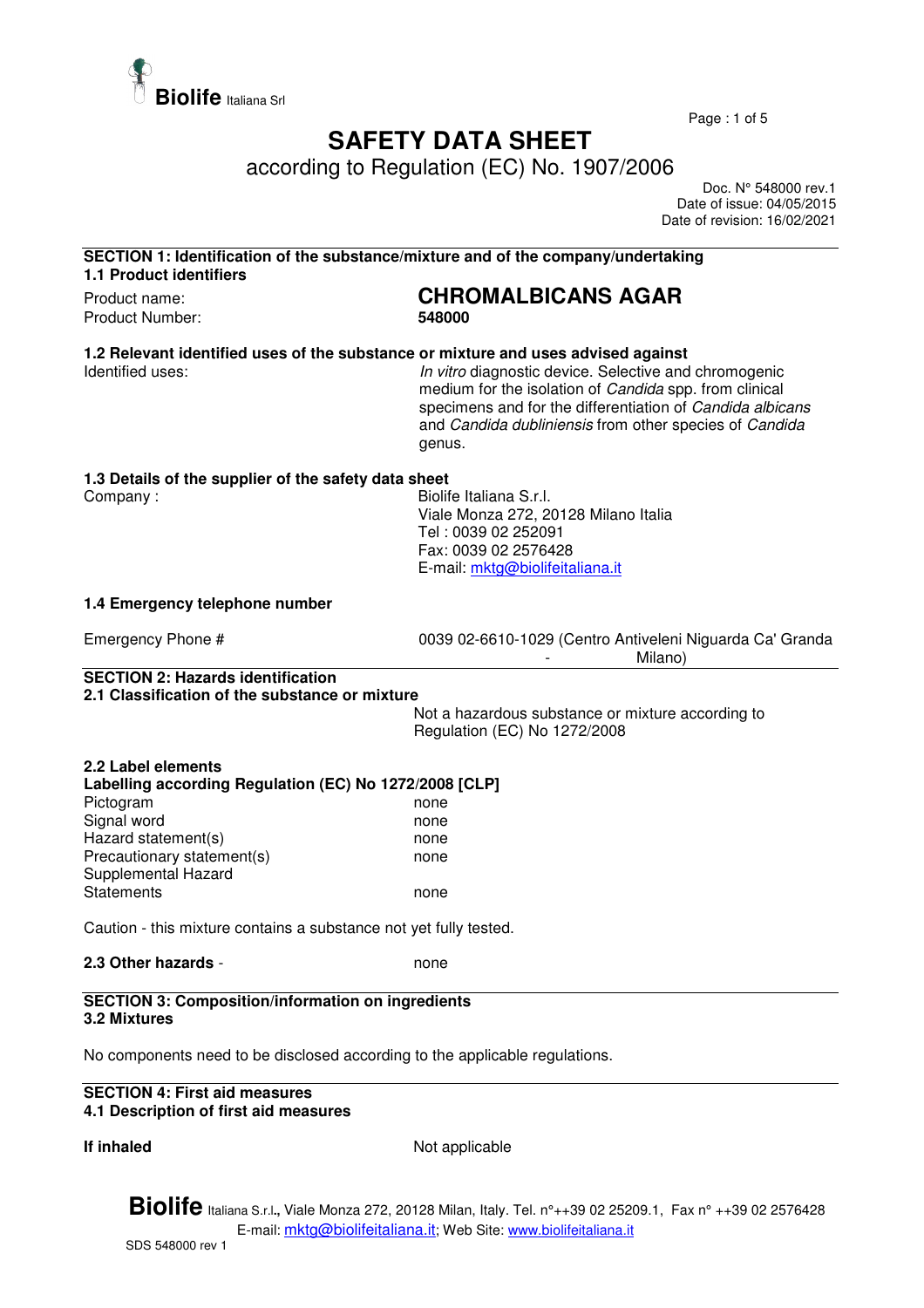

|                                                                                   | Page: 2 of 5                                                                                                                    |  |
|-----------------------------------------------------------------------------------|---------------------------------------------------------------------------------------------------------------------------------|--|
| In case of skin contact                                                           | Wash off with soap and plenty of water.                                                                                         |  |
| In case of eye contact                                                            | Rinse thoroughly with plenty of water for at least 15 minutes.                                                                  |  |
| If swallowed                                                                      | Never give anything by mouth to an unconscious person.<br>Rinse mouth with water.                                               |  |
| 4.2 Most important symptoms and effects, both acute and delayed                   | To the best of our knowledge, the chemical, physical, and<br>toxicological properties have not been thoroughly<br>investigated. |  |
| 4.3 Indication of any immediate medical attention and special treatment needed    | no data available                                                                                                               |  |
| <b>SECTION 5: Fire fighting measures</b>                                          |                                                                                                                                 |  |
| 5.1 Extinguishing media                                                           |                                                                                                                                 |  |
| Suitable extinguishing media                                                      | Use water spray, alcohol-resistant foam, dry chemical or<br>carbon dioxide.                                                     |  |
| 5.2 Special hazards arising from the substance or mixture                         |                                                                                                                                 |  |
|                                                                                   | Carbon oxides                                                                                                                   |  |
| 5.3 Advice for fire-fighters                                                      | Wear self contained breathing apparatus for fire fighting if<br>necessary.                                                      |  |
| 5.4 Further information                                                           | no data available                                                                                                               |  |
| <b>SECTION 6: Accidental release measures</b>                                     |                                                                                                                                 |  |
| 6.1 Personal precautions, protective equipment and emergency procedures           | Prevent container breakage.                                                                                                     |  |
| <b>6.2 Environmental precautions</b>                                              | Do not let product enter drains.                                                                                                |  |
| 6.3 Methods and materials for containment and cleaning up                         | Sweep up and shovel. Keep in suitable, closed containers for<br>disposal.                                                       |  |
| 6.4 Reference to other sections                                                   | For disposal see section 13.                                                                                                    |  |
| <b>SECTION 7: Handling and storage</b><br>7.1 Precautions for safe handling       | Handle in accordance with good laboratory practice.                                                                             |  |
| 7.2 Conditions for safe storage, including any incompatibilities                  |                                                                                                                                 |  |
|                                                                                   | Store in cool place. Keep container tightly closed. For<br>storage refer to the temperature indicated on the label.             |  |
| 7.3 Specific end use(s)                                                           | Apart from the uses mentioned in section 1.2 no other<br>specific uses are stipulated                                           |  |
| <b>SECTION 8: Exposure controls/personal protection</b><br>8.1 Control parameters |                                                                                                                                 |  |
| Components with workplace control parameters                                      |                                                                                                                                 |  |

It doesn't contain substances with occupational exposure limit value.

## **8.2 Exposure controls**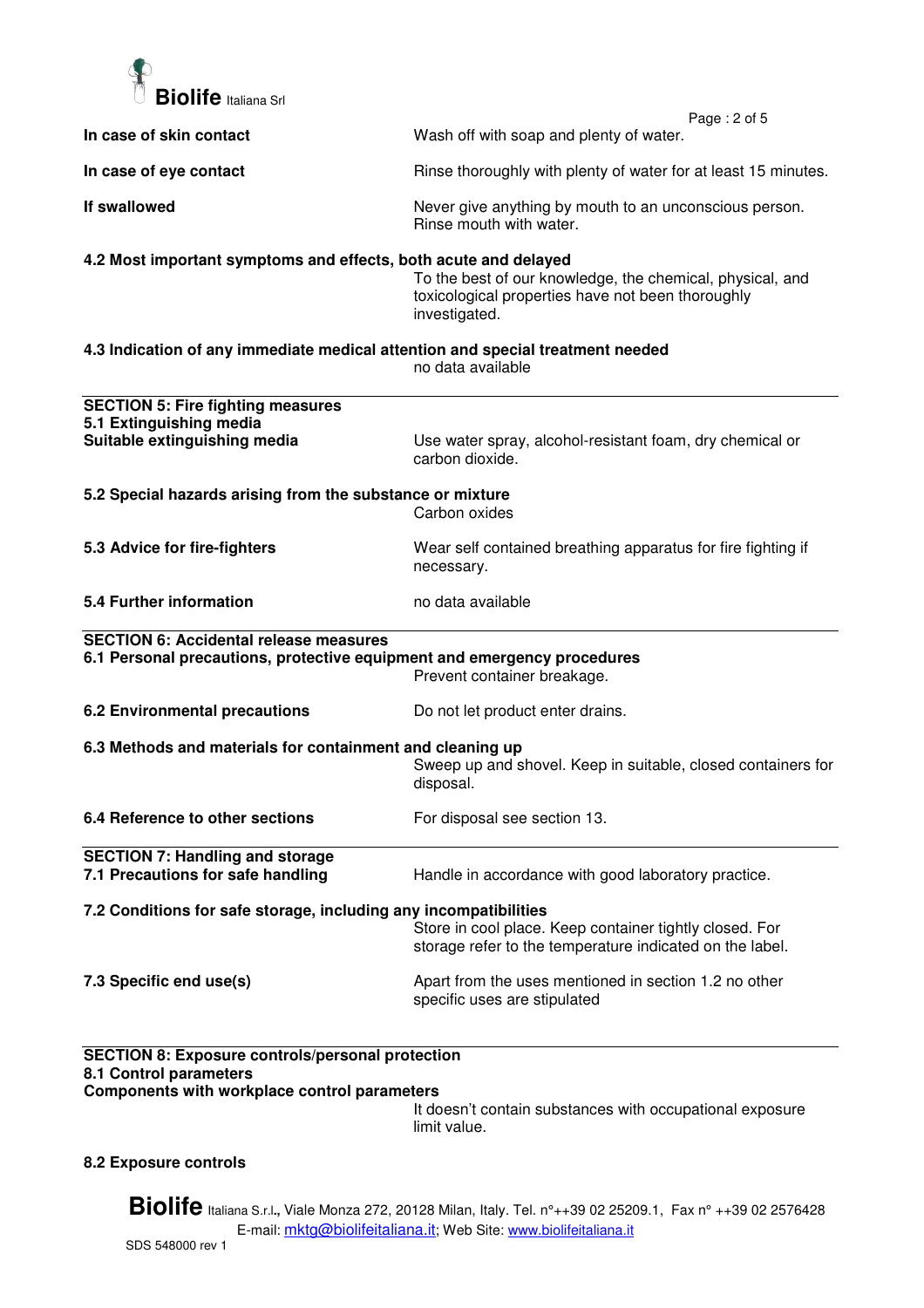

|                                                      | Page: 3 of 5                                                                                                                                                                                                 |
|------------------------------------------------------|--------------------------------------------------------------------------------------------------------------------------------------------------------------------------------------------------------------|
| Appropriate engineering controls                     | Handle in accordance with good industrial hygiene                                                                                                                                                            |
| Personal protective equipment<br>Eye/face protection | Use equipment for eye protection tested and approved under<br>appropriate government standards such as NIOSH (US) or<br>EN 166(EU).                                                                          |
| <b>Skin protection</b>                               | Handle with gloves. Gloves must be inspected prior to use.<br>Use proper glove removal technique (without touching<br>glove's outer surface) to avoid skin contact with this product.<br>Wash and dry hands. |
| <b>Body Protection</b>                               | The type of protective equipment must be selected according<br>to the concentration and amount of the dangerous substance<br>at the specific workplace.                                                      |
| <b>Respiratory protection</b>                        | Respiratory protection is not required.                                                                                                                                                                      |
| Control of environmental exposure                    | Do not let product enter drains.                                                                                                                                                                             |

### **SECTION 9: Physical and chemical properties**

| 9.1 Information on basic physical and chemical properties |                   |
|-----------------------------------------------------------|-------------------|
| a) Appearance Form:                                       | solid             |
| Colour:                                                   | no data available |
| b) Odour                                                  | no data available |
| c) Odour Threshold                                        | no data available |
| d) pH                                                     | no data available |
| e) Melting point/freezing                                 |                   |
| point                                                     | no data available |
| f) Initial boiling point and                              |                   |
| boiling range                                             | no data available |
| g) Flash point                                            | no data available |
| h) Evaporation rate                                       | no data available |
| i) Flammability (solid, gas)                              | no data available |
| j) Upper/lower                                            |                   |
| flammability or                                           |                   |
| explosive limits                                          | no data available |
| k) Vapour pressure                                        | no data available |
| I) Vapour density                                         | no data available |
| m) Relative density                                       | no data available |
| n) Water solubility                                       | no data available |
| o) Partition coefficient: n-octanol/                      |                   |
| water                                                     | no data available |
| p) Auto-ignition temperature                              | no data available |
| q) Decomposition temperature                              | no data available |
| r) Viscosity                                              | no data available |
| s) Explosive properties                                   | no data available |
| t) Oxidizing properties                                   | no data available |
| 9.2 Other safety information                              | no data available |
| <b>SECTION 10: Stability and reactivity</b>               |                   |
| 10.1 Reactivity                                           | no data available |
| <b>10.2 Chemical stability</b>                            | no data available |
| 10.3 Possibility of hazardous reactions                   | no data available |
|                                                           |                   |

**Biolife** Italiana S.r.l**.,** Viale Monza 272, 20128 Milan, Italy. Tel. n°++39 02 25209.1, Fax n° ++39 02 2576428 E-mail: <u>mktg@biolifeitaliana.it</u>; Web Site: www.biolifeitaliana.it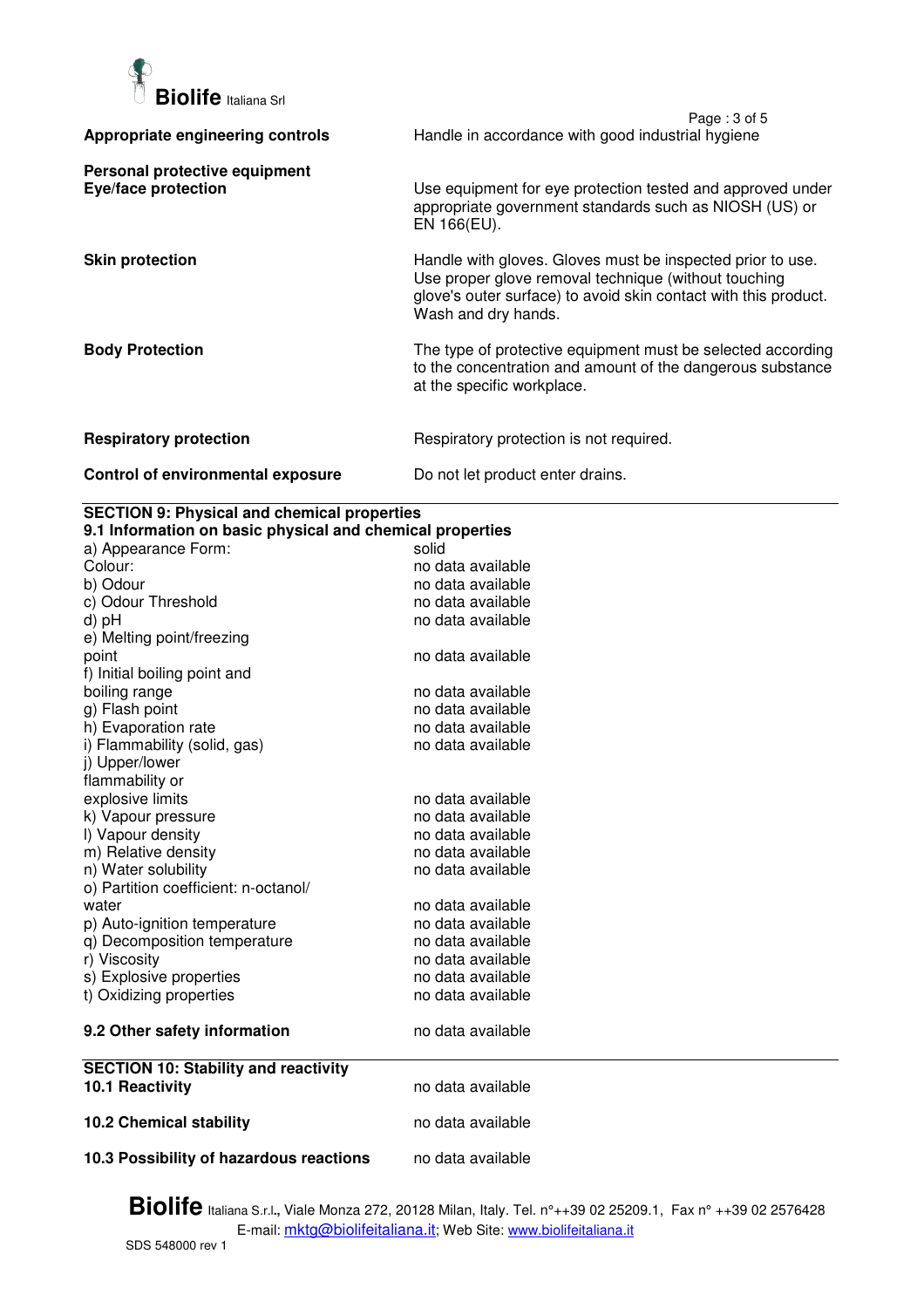

| 10.4 Conditions to avoid                                           | no data available                                                                                                                                                   |
|--------------------------------------------------------------------|---------------------------------------------------------------------------------------------------------------------------------------------------------------------|
| 10.5 Incompatible materials                                        | no data available                                                                                                                                                   |
| 10.6 Hazardous decomposition products                              | Other decomposition products - no data available                                                                                                                    |
| <b>SECTION 11: Toxicological information</b>                       |                                                                                                                                                                     |
| 11.1 Information on toxicological effects<br><b>Acute toxicity</b> | no data available                                                                                                                                                   |
| <b>Skin corrosion/irritation</b>                                   | no data available                                                                                                                                                   |
| Serious eye damage/eye irritation                                  | no data available                                                                                                                                                   |
| Respiratory or skin sensitisation                                  | no data available                                                                                                                                                   |
| Germ cell mutagenicity                                             | no data available                                                                                                                                                   |
| Carcinogenicity                                                    | IARC: No component of this product present at levels greater<br>than or equal to 0.1% is identified as probable, possible or<br>confirmed human carcinogen by IARC. |
| <b>Reproductive toxicity</b>                                       | no data available                                                                                                                                                   |
| Specific target organ toxicity - single exposure                   | no data available                                                                                                                                                   |
| Specific target organ toxicity - repeated exposure                 | no data available                                                                                                                                                   |
| <b>Aspiration hazard</b>                                           | no data available                                                                                                                                                   |
| <b>Potential health effects</b>                                    |                                                                                                                                                                     |
| <b>Inhalation</b>                                                  | no data available                                                                                                                                                   |
| Ingestion                                                          | no data available                                                                                                                                                   |
| Skin                                                               | no data available                                                                                                                                                   |
| <b>Eyes</b>                                                        | no data available                                                                                                                                                   |
| <b>Signs and Symptoms of Exposure</b>                              | To the best of our knowledge, the chemical, physical, and<br>toxicological properties have not been thoroughly<br>investigated.                                     |
| <b>Additional Information</b>                                      | RTECS: no data available                                                                                                                                            |
| <b>SECTION 12: Ecological information</b><br>12.1 Toxicity         | no data available                                                                                                                                                   |
| 12.2 Persistence and degradability                                 | no data available                                                                                                                                                   |
| 12.3 Bio accumulative potential                                    | no data available                                                                                                                                                   |
| 12.4 Mobility in soil                                              | no data available                                                                                                                                                   |
| 12.5 Results of PBT and vPvB assessment                            | no data available                                                                                                                                                   |

Page : 4 of 5